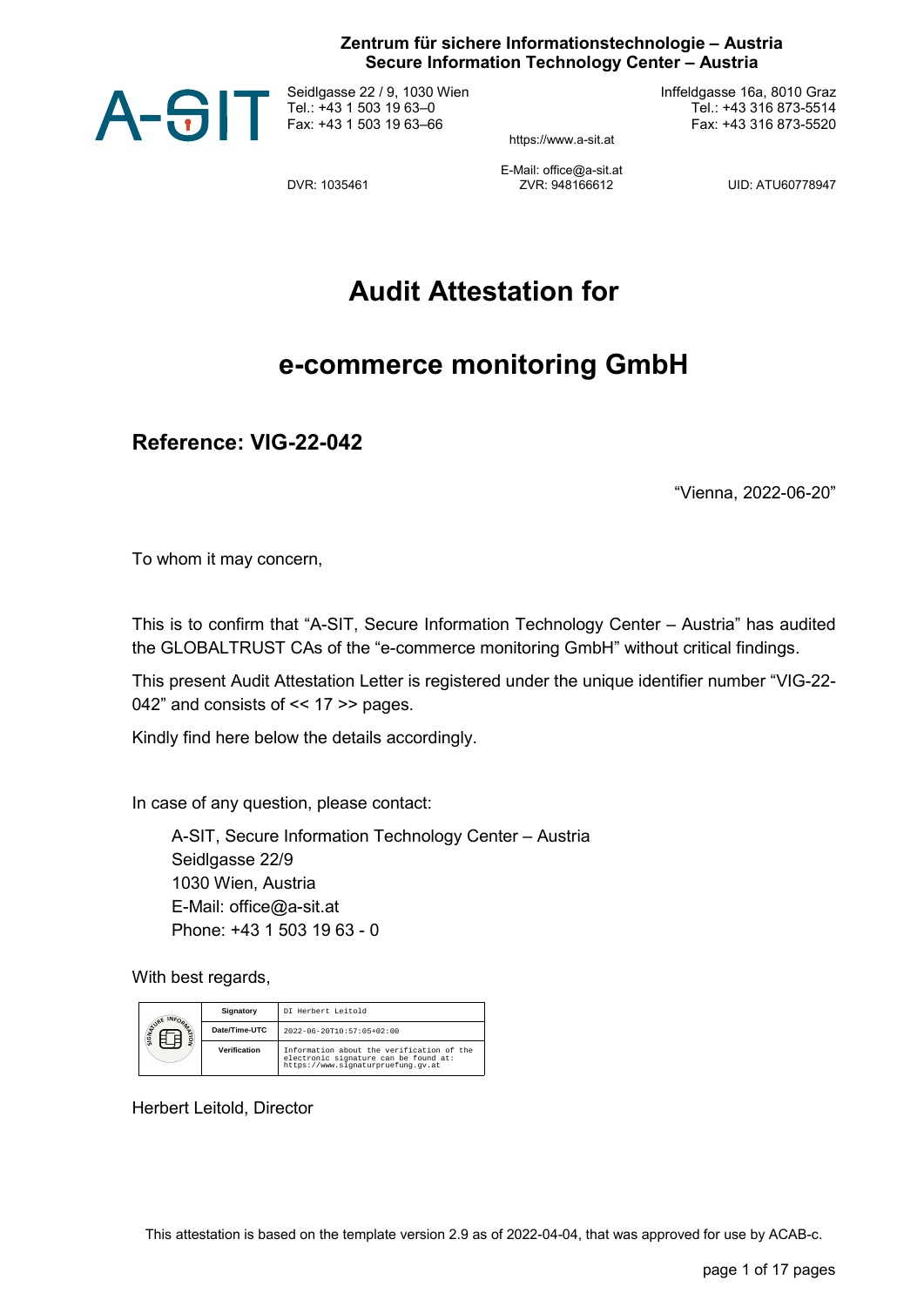| Identification of the<br>conformity<br>assessment body<br>(CAB) and<br>assessment<br>organization acting<br>as ETSI auditor: |           | A-SIT, Secure Information Technology Center - Austria <sub>1</sub> ,<br>Seidlgasse 22/9, 1030 Wien, Austria<br>registered under association registration number ZVR:<br>948166612<br>Accredited by Akkreditierung Austria under registration ID<br>0929 <sub>2</sub> for the certification of trust services according to "EN<br>ISO/IEC 17065:2012" and "ETSI EN 319 403-1 V2.3.1 (2020-<br>06)" respectively.<br>Insurance Carrier (BRG section 8.2):<br>Generali Versicherung AG<br>Third-party affiliate audit firms involved in the audit:<br>none.                                                                                                                                                                                                                                                                                                                                                                                                                                                                                                                                                                                                                                                                                                                                                                                                                                                                                                                                                                                                                                                                                                                                                                                                                                                                                                                                                                                                                                                                                                                                                                                                                                                                                        |
|------------------------------------------------------------------------------------------------------------------------------|-----------|-------------------------------------------------------------------------------------------------------------------------------------------------------------------------------------------------------------------------------------------------------------------------------------------------------------------------------------------------------------------------------------------------------------------------------------------------------------------------------------------------------------------------------------------------------------------------------------------------------------------------------------------------------------------------------------------------------------------------------------------------------------------------------------------------------------------------------------------------------------------------------------------------------------------------------------------------------------------------------------------------------------------------------------------------------------------------------------------------------------------------------------------------------------------------------------------------------------------------------------------------------------------------------------------------------------------------------------------------------------------------------------------------------------------------------------------------------------------------------------------------------------------------------------------------------------------------------------------------------------------------------------------------------------------------------------------------------------------------------------------------------------------------------------------------------------------------------------------------------------------------------------------------------------------------------------------------------------------------------------------------------------------------------------------------------------------------------------------------------------------------------------------------------------------------------------------------------------------------------------------------|
| Identification and<br>qualification of the<br>audit team:                                                                    | $\bullet$ | Number of team members: 1 Lead Auditor, 1 Auditor<br>Academic qualifications of team members:<br>All team members have formal academic qualifications or<br>professional training or extensive experience indicating<br>general capability to carry out audits based on the knowledge<br>given below and at least four years full time practical<br>workplace experience in information technology, of which at<br>least two years have been in a role or function relating to<br>relevant trust services, public key infrastructure, information<br>security including risk assessment/management, network<br>security and physical security.<br>Additional competences of team members:<br>All team members have knowledge of<br>1) audit principles, practices and techniques in the field of<br>CA/TSP audits gained in a training course of at least five days;<br>2) the issues related to various areas of trust services, public<br>key infrastructure, information security including risk<br>assessment/management, network security and physical<br>security;<br>3) the applicable standards, publicly available specifications<br>and regulatory requirements for CA/TSPs and other relevant<br>publicly available specifications including standards for IT<br>product evaluation; and<br>4) the Conformity Assessment Body's processes.<br>Furthermore, all team members have language skills<br>appropriate for all organizational levels within the CA/TSP<br>organization; note-taking, report-writing, presentation, and<br>interviewing skills; and relevant personal attributes: objective,<br>mature, discerning, analytical, persistent and realistic.<br>Professional training of team members:<br>See "Additional competences of team members" above. Apart<br>from that are all team members trained to demonstrate<br>adequate competence in:<br>a) knowledge of the CA/TSP standards and other relevant<br>publicly available specifications;<br>b) understanding functioning of trust services and information<br>security including network security issues;<br>c) understanding of risk assessment and risk management<br>from the business perspective;<br>d) technical knowledge of the activity to be audited; |

<span id="page-1-0"></span><sup>1</sup> in the following termed shortly "CAB"

<span id="page-1-1"></span><sup>2</sup> https://akkreditierung-austria.gv.at/overview (search for "A-SIT" or "0929")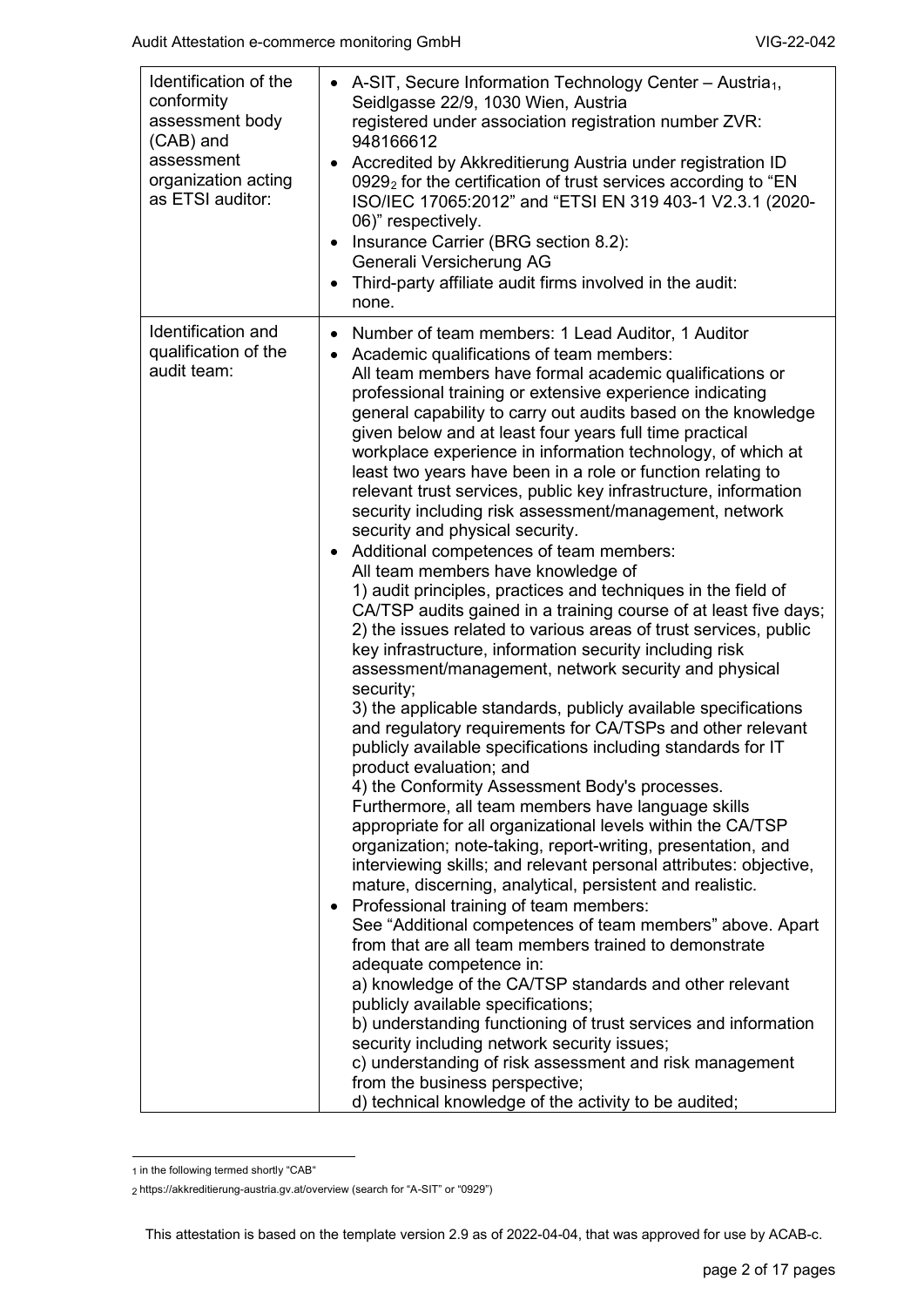|                           | e) general knowledge of regulatory requirements relevant to<br>TSPs; and |
|---------------------------|--------------------------------------------------------------------------|
|                           | f) knowledge of security policies and controls.                          |
|                           | Types of professional experience and practical audit                     |
|                           | experience:                                                              |
|                           | The CAB ensures, that its personnel performing audits                    |
|                           | maintains competence on the basis of appropriate education,              |
|                           | training or experience; that all relevant experience is current          |
|                           | and prior to assuming responsibility for performing as an                |
|                           | auditor, the candidate has gained experience in the entire               |
|                           | process of CA/TSP auditing. This experience shall have been              |
|                           | gained by participating under supervision of lead auditors in a          |
|                           | minimum of four TSP audits for a total of at least 20 days,              |
|                           | including documentation review, on-site audit and audit                  |
|                           | reporting.                                                               |
|                           | Additional qualification and experience Lead Auditor:                    |
|                           | On top of what is required for team members (see above), the             |
|                           | <b>Lead Auditor</b>                                                      |
|                           | a) has acted as auditor in at least three complete TSP audits;           |
|                           | b) has adequate knowledge and attributes to manage the                   |
|                           | audit process; and                                                       |
|                           | c) has the competence to communicate effectively, both                   |
|                           | orally and in writing.                                                   |
|                           | • Special skills or qualifications employed throughout audit:            |
|                           | none.                                                                    |
|                           | Special Credentials, Designations, or Certifications:                    |
|                           | All members are qualified and registered assessors within the            |
|                           | accredited CAB.                                                          |
|                           | Auditors code of conduct incl. independence statement:                   |
|                           | Code of Conduct as of Annex A, ETSI EN 319 403 or ETSI EN                |
|                           | 319 403-1 respectively.                                                  |
| Identification and        | Number of Reviewers/Audit Quality Managers involved<br>$\bullet$         |
| qualification of the      | independent from the audit team: 1 Reviewer                              |
| reviewer performing       | The reviewer fulfils the requirements as described for the Audit         |
| audit quality             | Team Members above and has acted as an auditor in at least               |
| management:               | three complete CA/TSP audits.                                            |
|                           |                                                                          |
| Identification of the     | GLOBALTRUST® operated by e-commerce monitoring GmbH,                     |
| <b>CA / Trust Service</b> | Redtenbachergasse 20, 1160 Vienna, Austria registered under              |
| Provider (TSP):           | "Handelsgericht Wien, Company registration number FN 224536              |
|                           | a" on behalf of ARGE DATEN - Österreichische Gesellschaft für            |
|                           | Datenschutz, Redtenbachergasse 20, 1160 Vienna, Austria                  |
|                           | ("Austrian Society for Data Protection") registered under ZVR            |

| Type of audit:                            | $\Box$ Point in time audit<br>$\Box$ Period of time, after x month of CA operation<br>$\boxtimes$ Period of time, full audit |
|-------------------------------------------|------------------------------------------------------------------------------------------------------------------------------|
| Audit period covered<br>for all policies: | 2021-04-01 to 2022-03-31                                                                                                     |
| Point in time date:                       | none, as audit was pot audit                                                                                                 |

774004629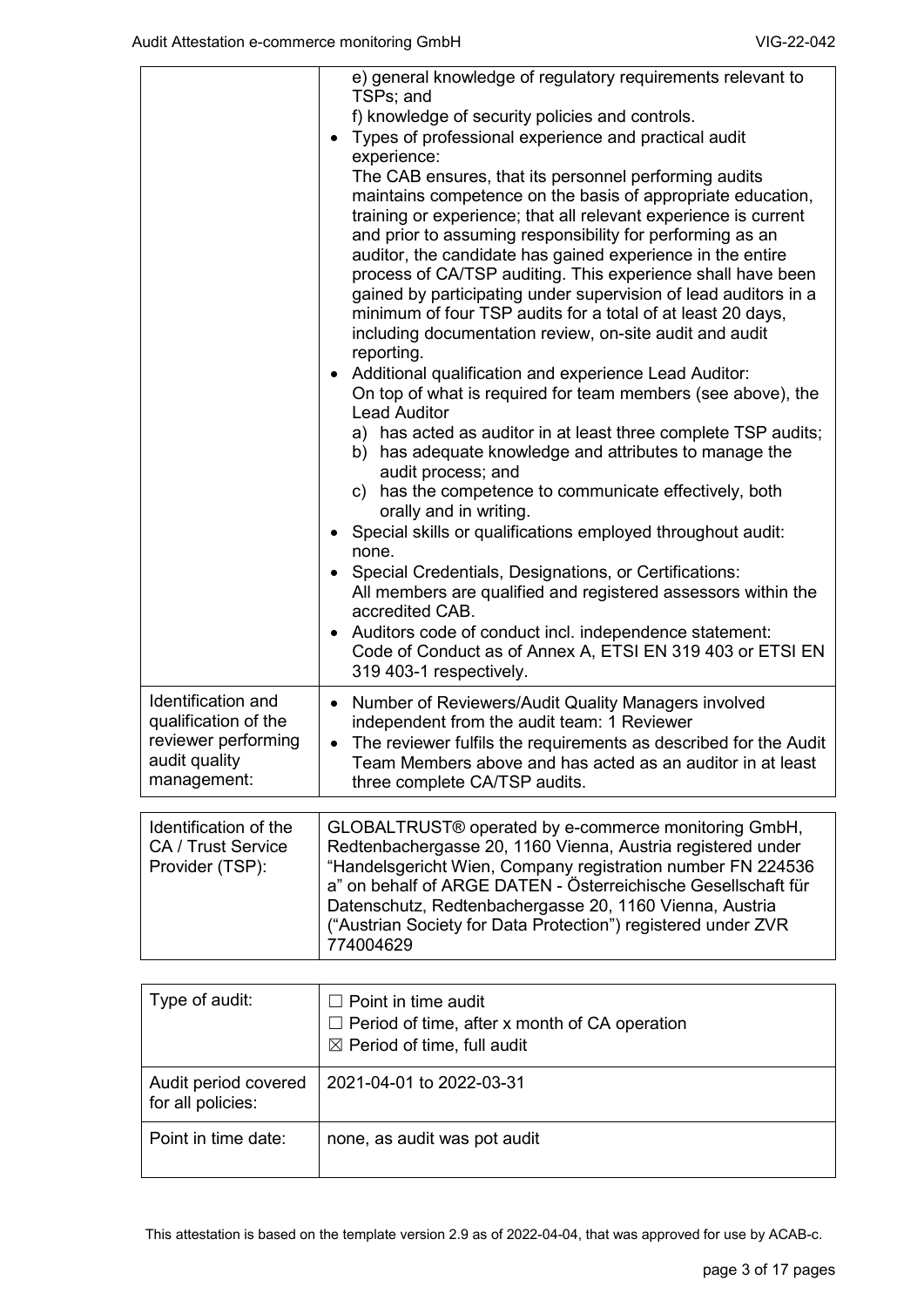| Audit dates:    | 2022-04-14 (remote)                                                                                                                                                                |
|-----------------|------------------------------------------------------------------------------------------------------------------------------------------------------------------------------------|
|                 |                                                                                                                                                                                    |
| Audit location: | e-commerce monitoring GmbH, Handelskai 388 Top 621, 1020<br>Wien (office location, due to COVID-19 restrictions the audit<br>was held as remote assessment via video conferencing) |

| <b>Standards</b><br>considered: | European Standards:<br>$\boxtimes$ ETSI EN 319 411-2, V2.3.1 (2021-05)<br>$\boxtimes$ ETSI EN 319 411-1, V1.3.1 (2021-05)<br>⊠ ETSI EN 319 401, V2.3.1 (2021-05)<br>⊠ ETSI EN 319 421, V1.1.1 (2016-03) |
|---------------------------------|---------------------------------------------------------------------------------------------------------------------------------------------------------------------------------------------------------|
|                                 | <b>CA Browser Forum Requirements:</b><br>$\boxtimes$ EV SSL Certificate Guidelines, version 1.7.8<br>$\boxtimes$ Baseline Requirements, version 1.8.2                                                   |
|                                 | For the Trust Service Provider Conformity Assessment:<br>⊠ ETSI EN 319 403 V2.3.1 (2020-06)<br>⊠ ETSI TS 119 403-2 V1.2.4 (2020-11)                                                                     |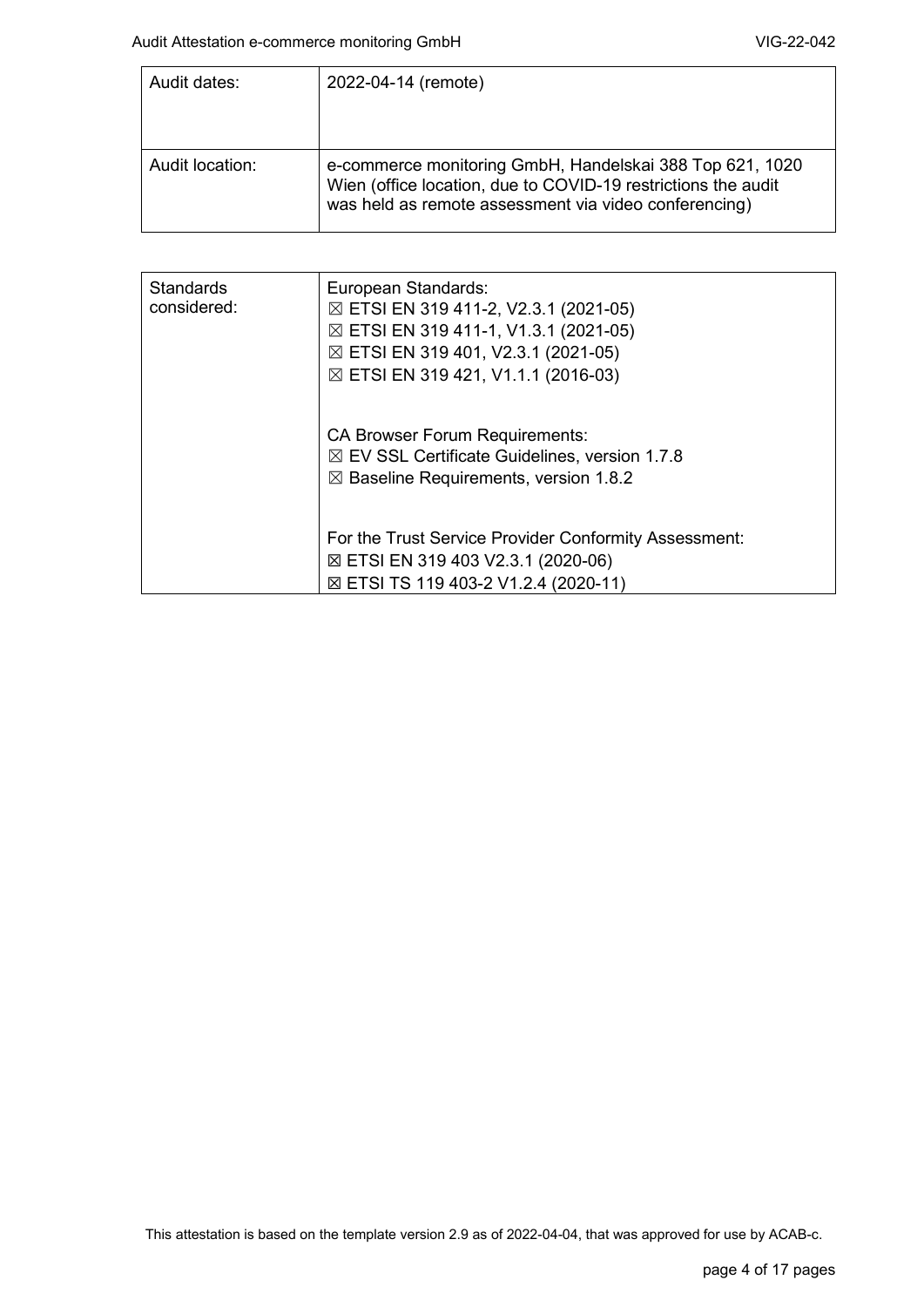The audit was performed as full period of time audit at the TSP's office location in Vienna, Austria. It took place on 2022-04-14 and covered the period from 2021-04-01 until 2022-03- 31. Due to COVID-19 restrictions the audit was held as remote assessment via video conferencing.

The full annual audit was based on the following policy and practice statement documents of the CA / TSP:

- 1. GLOBALTRUST® Certificate Policy, version 2.0i, as of 2021-04-29 (OID-Number: 1.2.40.0.36.1.1.8.1)
- 2. GLOBALTRUST® Certificate Practice Statement, version 2.0i, as of 2022-01-14 (OID-Number: 1.2.40.0.36.1.2.3.1)
- 3. GLOBALTRUST® Company Certificate Practice Statement, version 1.0a, as of 2021-11-22 (OID-Number: 1.2.40.0.36.1.1.999.999)

No major or minor non-conformities have been identified during the audit.

This Audit Attestation also covers the following incidents as documented under

- Bug 1716123, GLOBALTRUST: CN domain not in SAN: [https://bugzilla.mozilla.org/show\\_bug.cgi?id=1716123](https://bugzilla.mozilla.org/show_bug.cgi?id=1716123)
- Bug 1716163, GLOBALTRUST: Revoked test website not using revoked certificate: [https://bugzilla.mozilla.org/show\\_bug.cgi?id=1716163](https://bugzilla.mozilla.org/show_bug.cgi?id=1716163)

The remediation measures taken by e-commerce monitoring GmbH as described on Bugzilla (see link above) have been checked by the auditors and properly addressed the incident. The long-term effectiveness of the measures will be rechecked at the next regular audit.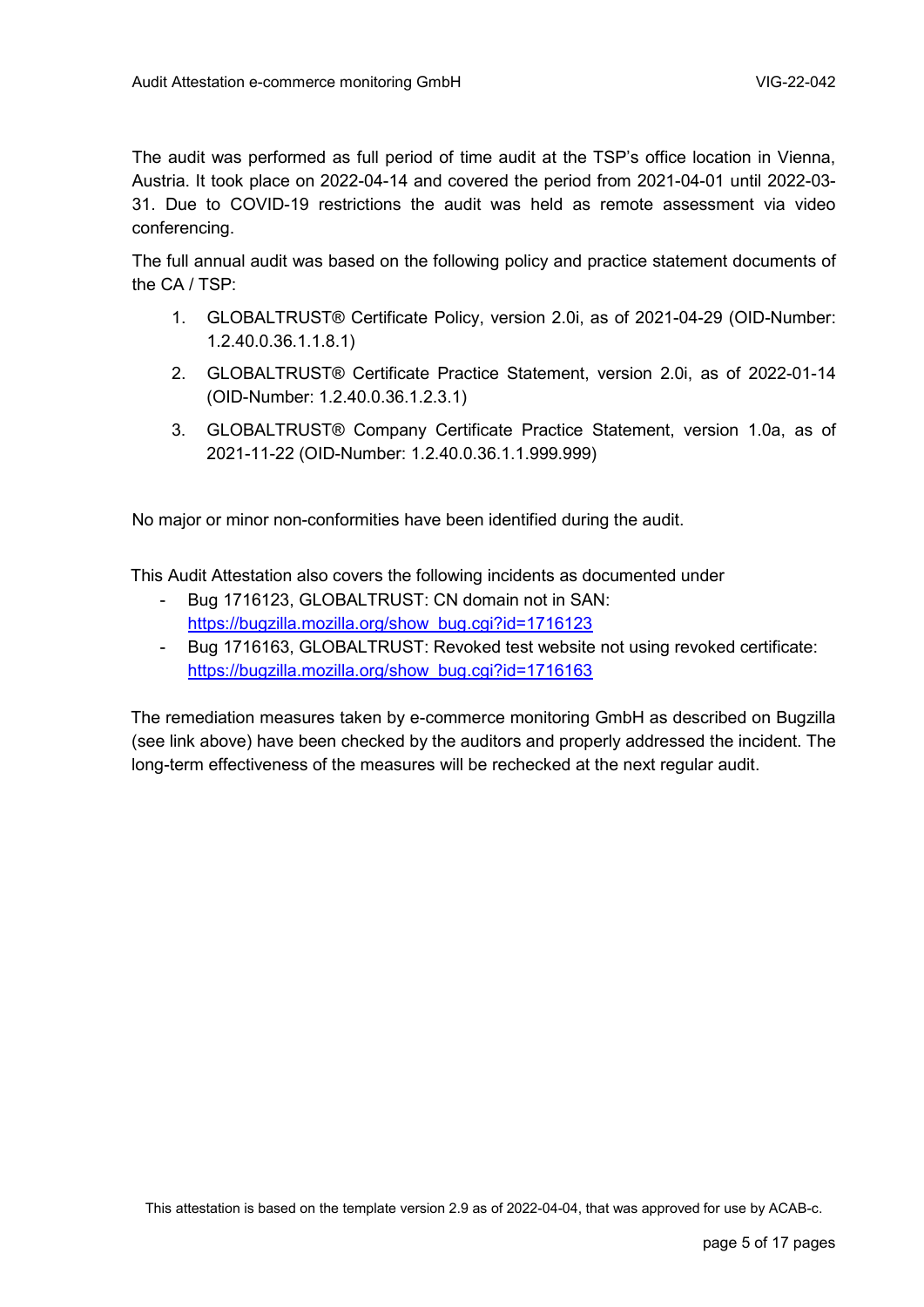| <b>Distinguished Name</b>                                                                                                                                                                                  | <b>SHA-256 fingerprint</b>                                       | <b>Applied policy</b><br>and OID                                                                                                                            |
|------------------------------------------------------------------------------------------------------------------------------------------------------------------------------------------------------------|------------------------------------------------------------------|-------------------------------------------------------------------------------------------------------------------------------------------------------------|
| CN=GLOBALTRUST<br>O=ARGE DATEN - Austrian<br>Society for Data Protection<br>OU=GLOBALTRUST<br><b>Certification Service</b><br>$C = AT$<br>L=Vienna<br>ST=Austria<br>emailAddress=info@globaltru<br>st.info | 5E3571F33F45A7DF1537A68B5FFB9E036AF9D2F5BC4C9717130DC43D7175AAC7 | ETSI EN 319 411-1 V1.3.1,<br>policies LCP, NCP, NCP+,<br><b>OVCP</b><br>ETSI EN 319 411-2 V2.3.1.<br>policies QCP-n, QCP-n-qscd                             |
| CN=GLOBALTRUST 2015<br>O=e-commerce monitoring<br>GmbH<br>OU=GLOBALTRUST<br><b>Certification Service</b><br>$C = AT$<br>ST=Wien<br>$L=W$ ien                                                               | 416B1F9E84E74C1D19B23D8D7191C6AD81246E641601F599132729F507BEB3CC | ETSI EN 319 411-1 V1.3.1,<br>policies EVCP, LCP, NCP,<br>NCP+, OVCP<br>ETSI EN 319 411-2 V2.3.1,<br>policies QCP-n, QCP-n-qscd,<br>QCP-w                    |
| CN=GLOBALTRUST 2020<br>O=e-commerce monitoring<br>GmbH<br>$C = AT$                                                                                                                                         | 9A296A5182D1D451A2E37F439B74DAAFA267523329F90F9A0D2007C334E23C9A | ETSI EN 319 411-1 V1.3.1,<br>policies EVCP, LCP, NCP,<br>NCP+, OVCP<br>ETSI EN 319 411-2 V2.3.1,<br>policies QCP-n, QCP-n-qscd,<br>QCP-I, QCP-I-qscd, QCP-w |

**Table 1: Root-CAs in scope of the audit**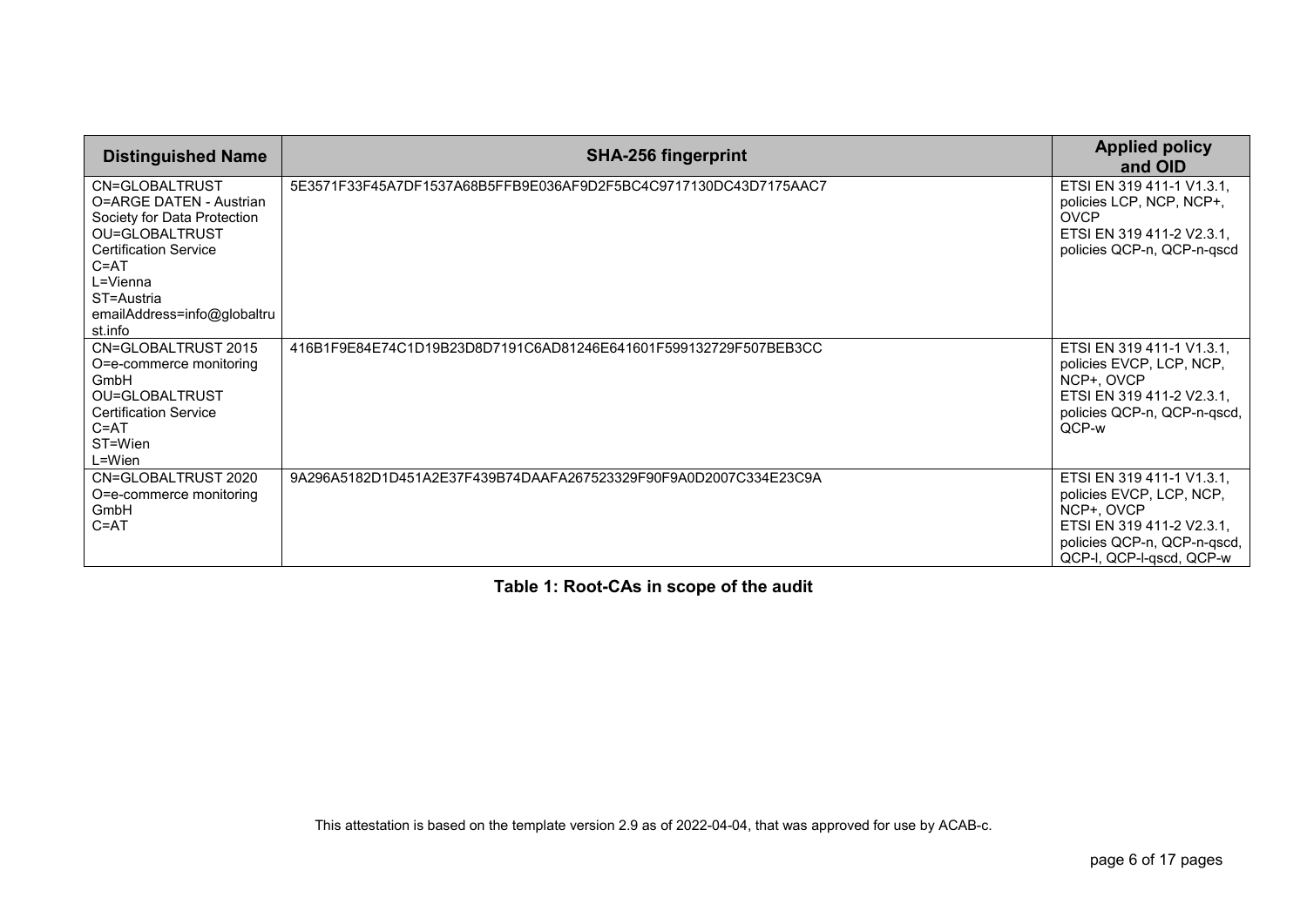The TSP named the Sub-CAs that have been issued by the aforementioned Root-CAs, that are listed in the following table and that have been covered in this audit.

| <b>Distinguished Name</b>                                                                                                                           | <b>SHA-256 fingerprint</b>                                       | <b>Applied policy</b><br>and OID         | <b>EKU</b>                                                                           |
|-----------------------------------------------------------------------------------------------------------------------------------------------------|------------------------------------------------------------------|------------------------------------------|--------------------------------------------------------------------------------------|
| CN=GLOBALTRUST<br>SERVER OV 1<br>O=e-commerce monitoring<br>GmbH<br>OU=GLOBALTRUST<br><b>Certification Service</b><br>$C = AT$<br>ST=Wien<br>L=Wien | 6F7718A79ACDC673C6113F21A22843084A80442F97D08EBB400929BE51D820AE | ETSI EN 319 411-1 V1.3.1,<br><b>OVCP</b> | not defined                                                                          |
| CN=GLOBALTRUST 2015<br>SERVER OV 2<br>O=e-commerce monitoring<br>GmbH<br>$C = AT$<br>ST=Wien<br>L=Wien                                              | 2AA69ED0228F06A409254105DFBBF5924C2BEEB3EDBBB6C5F99087D810DCF504 | ETSI EN 319 411-1 V1.3.1,<br><b>OVCP</b> | not defined                                                                          |
| CN=GLOBALTRUST 2020<br>SERVER OV 1<br>O=e-commerce monitoring<br>GmbH<br>$C = AT$                                                                   | AF55B372EA64FF3080F31F8429913816DEABAF390FC5D2AC271E9A9F62D8F575 | ETSI EN 319 411-1 V1.3.1,<br><b>OVCP</b> | 1.3.6.1.5.5.7.3.1 (id-kp-<br>serverAuth)<br>1.3.6.1.5.5.7.3.2 (id-kp-<br>clientAuth) |
| CN=GLOBALTRUST 2015<br><b>SERVER EV 2</b><br>O=e-commerce monitoring<br>GmbH<br>$C = AT$<br>ST=Wien<br>L=Wien                                       | 3A014BEF9DE8E25AE4A685A5CA351EDD2B110EB8CDE33E17B829509D78FC5E4A | ETSI EN 319 411-1 V1.3.1,<br><b>EVCP</b> | 1.3.6.1.5.5.7.3.1 (id-kp-<br>serverAuth)<br>1.3.6.1.5.5.7.3.2 (id-kp-<br>clientAuth) |
| CN=GLOBALTRUST 2020<br>SERVER EV 1<br>O=e-commerce monitoring<br>GmbH<br>$C = AT$                                                                   | A5B27D844A0ECB68F1D065723202A2F07C667DE96B84E68A9AF234669397D6C4 | ETSI EN 319 411-1 V1.3.1.<br><b>EVCP</b> | 1.3.6.1.5.5.7.3.1 (id-kp-<br>serverAuth)<br>1.3.6.1.5.5.7.3.2 (id-kp-<br>clientAuth) |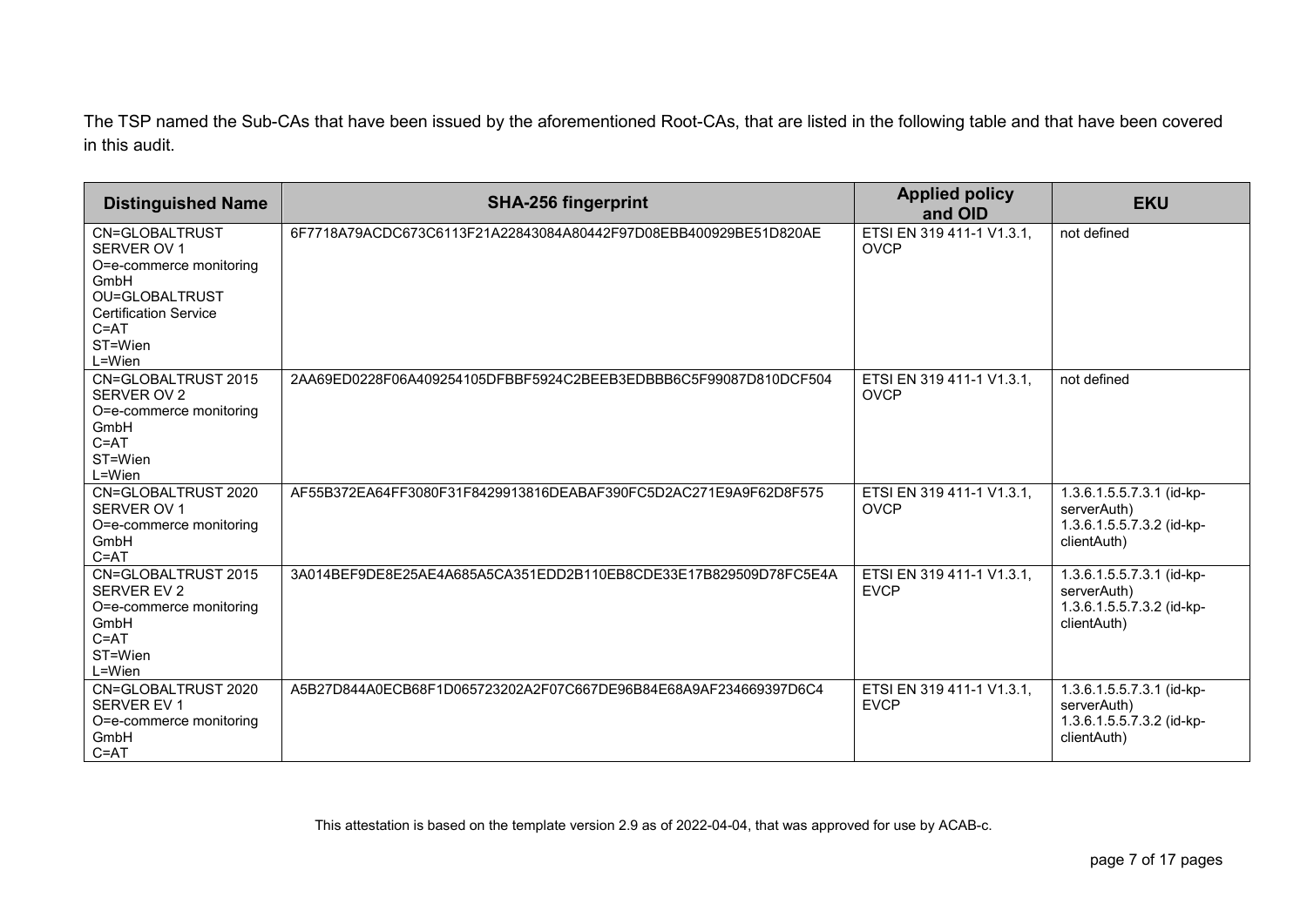| <b>CN=GLOBALTRUST CLIENT</b><br>O=e-commerce monitoring<br>GmbH<br>OU=GLOBALTRUST<br><b>Certification Service</b><br>$C = AT$<br>ST=Wien<br>L=Wien<br>emailAddress=info@globaltru<br>st.eu        | 08A0FD0AB6369EE96191C1C246B79971A3DB5C5F2CFC6C4C5CD68CDFEBBE0E73 | ETSI EN 319 411-1 V1.3.1,<br><b>LCP</b> | not defined                                                                                                                                      |
|---------------------------------------------------------------------------------------------------------------------------------------------------------------------------------------------------|------------------------------------------------------------------|-----------------------------------------|--------------------------------------------------------------------------------------------------------------------------------------------------|
| CN=GLOBALTRUST 2015<br><b>CLIENT1</b><br>O=e-commerce monitoring<br>GmbH<br>OU=GLOBALTRUST<br><b>Certification Service</b><br>$C = AT$<br>ST=Wien<br>L=Wien                                       | ED1E061A00B8E0F4C8409C63CBADD21550A4CEB6BB0D678A8A88973DE8ACB86E | ETSI EN 319 411-1 V1.3.1,<br><b>LCP</b> | not defined                                                                                                                                      |
| CN=GLOBALTRUST 2020<br><b>CLIENT1</b><br>O=e-commerce monitoring<br>GmbH<br>$C = AT$                                                                                                              | 6DCA83EF586C940A2040ABDD900CAF0E00A014851F7F9C46EBA20BEDCC07BED7 | ETSI EN 319 411-1 V1.3.1,<br><b>LCP</b> | 1.3.6.1.5.5.7.3.2 (id-kp-<br>clientAuth)<br>1.3.6.1.5.5.7.3.4 (id-kp-<br>emailProtection)<br>1.2.840.113583.1.1.5<br>(pdfAuthenticDocumentsTrust |
| CN=GLOBALTRUST<br><b>ADVANCED 1</b><br>O=e-commerce monitoring<br>GmbH<br>OU=GLOBALTRUST<br><b>Certification Service</b><br>$C = AT$<br>ST=Wien<br>L=Wien<br>emailAddress=info@globaltru<br>st.eu | D6D244742E8FC5645B15010F1CD59208F7A63E3BF100083E146F182941A61D98 | ETSI EN 319 411-1 V1.3.1,<br><b>NCP</b> | not defined                                                                                                                                      |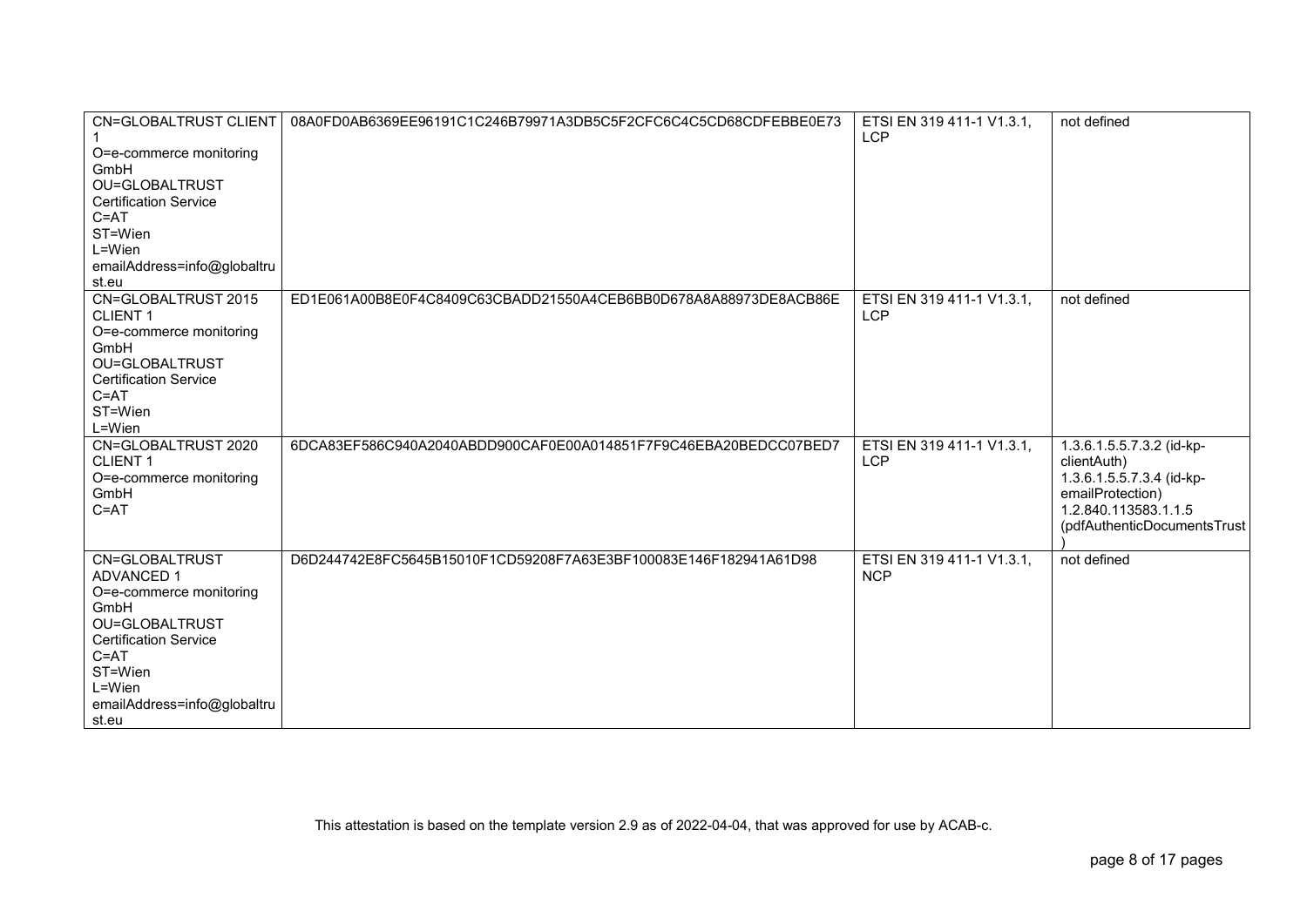| CN=GLOBALTRUST 2015<br><b>ADVANCED 1</b><br>O=e-commerce monitoring<br>GmbH<br>OU=GLOBALTRUST<br><b>Certification Service</b><br>$C = AT$<br>ST=Wien<br>L=Wien | A75DC97C261D126B705064989B0F7E1C19C5EA4A4FE08C6A61A41AD8BF6252AF | ETSI EN 319 411-1 V1.3.1,<br><b>NCP</b> | not defined                                                                                                                                      |
|----------------------------------------------------------------------------------------------------------------------------------------------------------------|------------------------------------------------------------------|-----------------------------------------|--------------------------------------------------------------------------------------------------------------------------------------------------|
| CN=GLOBALTRUST 2015<br><b>ADVANCED 2</b><br>O=e-commerce monitoring<br>GmbH<br>OU=GLOBALTRUST<br><b>Certification Service</b><br>$C = AT$<br>ST=Wien<br>L=Wien | 7D110CECF2665C1D0F0ABBDB545B4A87BC8D6C70C4B527D71006A57959A0AC6C | ETSI EN 319 411-1 V1.3.1,<br><b>NCP</b> | 1.3.6.1.5.5.7.3.2 (id-kp-<br>clientAuth)<br>1.3.6.1.5.5.7.3.4 (id-kp-<br>emailProtection)                                                        |
| CN=GLOBALTRUST 2015<br>ADVANCED SEAL 1<br>O=e-commerce monitoring<br>GmbH<br>OU=GLOBALTRUST<br><b>Certification Service</b><br>$C = AT$<br>ST=Wien<br>L=Wien   | 8027F453DF0D4D7D521B1F57F06D4773DCE7CCBA63EE96C627656BFC11A20790 | ETSI EN 319 411-1 V1.3.1,<br><b>NCP</b> | not defined                                                                                                                                      |
| CN=GLOBALTRUST 2020<br><b>ADVANCED 1</b><br>O=e-commerce monitoring<br>GmbH<br>$C = AT$                                                                        | 96D3B4C2FC953B3C12148BDFE9F20A265937B399CFAEFAF68D6273D876B58B43 | ETSI EN 319 411-1 V1.3.1,<br><b>NCP</b> | 1.3.6.1.5.5.7.3.2 (id-kp-<br>clientAuth)<br>1.3.6.1.5.5.7.3.4 (id-kp-<br>emailProtection)<br>1.2.840.113583.1.1.5<br>(pdfAuthenticDocumentsTrust |
| CN=GLOBALTRUST 2020<br>AATL 1<br>O=e-commerce monitoring<br>GmbH<br>$C = AT$                                                                                   | EB6CAF5650B44E2C962AAFBE01B4359B11F77329784ECD715A6EC43437C2B64C | ETSI EN 319 411-1 V1.3.1,<br>NCP+       | 1.3.6.1.5.5.7.3.2 (id-kp-<br>clientAuth)<br>1.3.6.1.5.5.7.3.4 (id-kp-<br>emailProtection)<br>1.2.840.113583.1.1.5<br>(pdfAuthenticDocumentsTrust |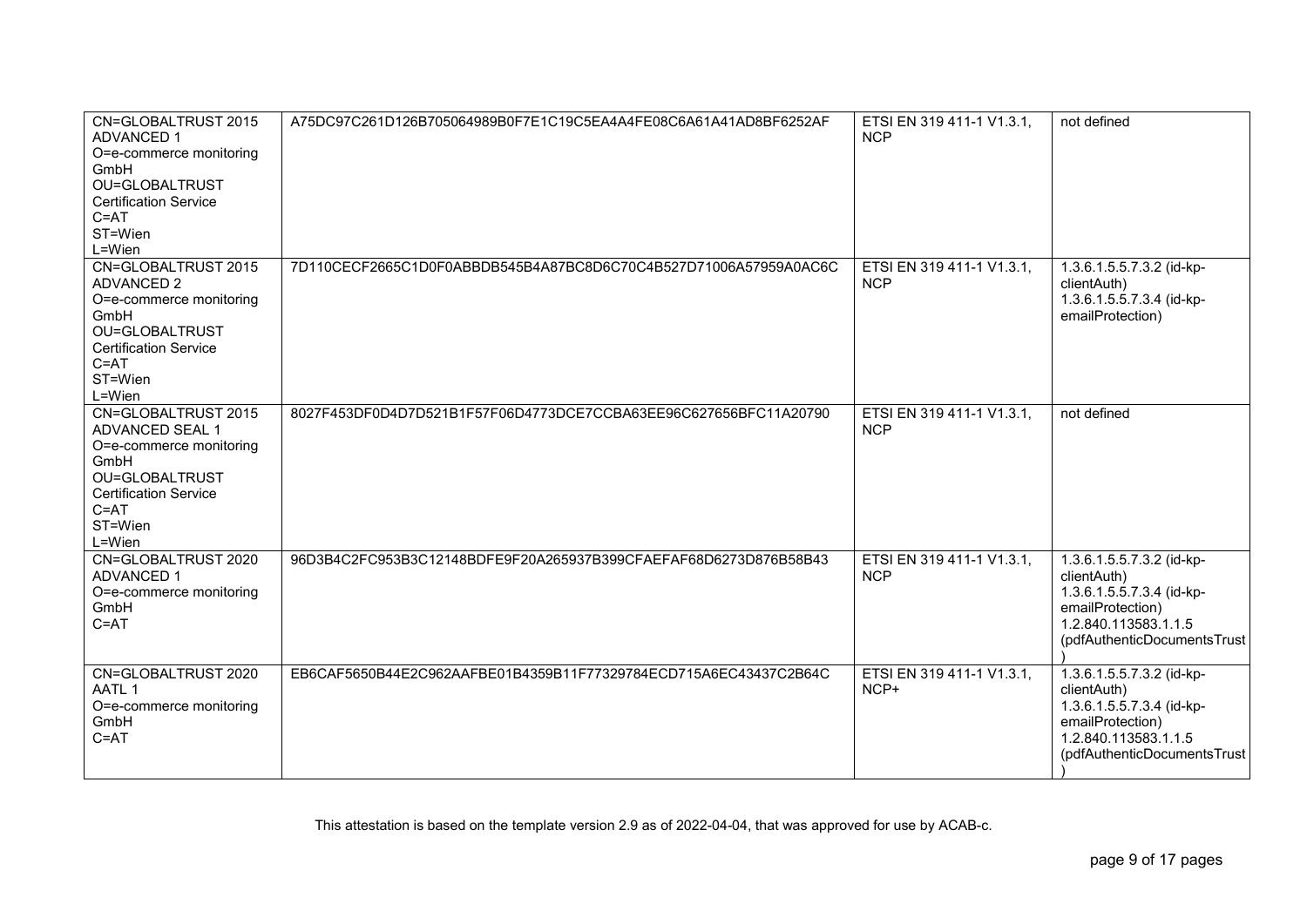| CN=GLOBALTRUST<br><b>GOVERNMENT 1</b><br>O=e-commerce monitoring<br>GmbH<br>OU=GLOBALTRUST<br><b>Certification Service</b><br>$C = AT$<br>ST=Wien<br>L=Wien<br>emailAddress=info@globaltru<br>st.eu | 6F10E437CF15E54B7B4167C9676DB8F7FD78BC0B63B01CB68EBD00C37334D983 | ETSI EN 319 411-1 V1.3.1,<br><b>NCP</b> | not defined                                                                                                                                      |
|-----------------------------------------------------------------------------------------------------------------------------------------------------------------------------------------------------|------------------------------------------------------------------|-----------------------------------------|--------------------------------------------------------------------------------------------------------------------------------------------------|
| CN=GLOBALTRUST 2015<br><b>GOVERNMENT 1</b><br>O=e-commerce monitoring<br>GmbH<br>OU=GLOBALTRUST<br><b>Certification Service</b><br>$C = AT$<br>ST=Wien<br>L=Wien                                    | A41D1216216EE3316902080C5589313597A5474DD7F21E78FCD9E7705837D547 | ETSI EN 319 411-1 V1.3.1,<br><b>NCP</b> | not defined                                                                                                                                      |
| CN=GLOBALTRUST 2020<br><b>GOVERNMENT 1</b><br>O=e-commerce monitoring<br>GmbH<br>$C = AT$                                                                                                           | BA0555CB3C41A0063B767A85414EDD99B64AEEDEDA0430B75983F7E4387FA95A | ETSI EN 319 411-1 V1.3.1,<br><b>NCP</b> | 1.3.6.1.5.5.7.3.2 (id-kp-<br>clientAuth)<br>1.3.6.1.5.5.7.3.4 (id-kp-<br>emailProtection)<br>1.2.840.113583.1.1.5<br>(pdfAuthenticDocumentsTrust |
| CN=GLOBALTRUST<br><b>CODESIGNING</b><br>O=e-commerce monitoring<br>GmbH<br>OU=GLOBALTRUST<br><b>Certification Service</b><br>$C = AT$<br>ST=Wien<br>L=Wien<br>emailAddress=info@globaltru<br>st.eu  | 378687012B46CBCAE8E0D9F09C9362BFB1F2883E26D411A2B686E935CEB68501 | ETSI EN 319 411-1 V1.3.1,<br><b>NCP</b> | not defined                                                                                                                                      |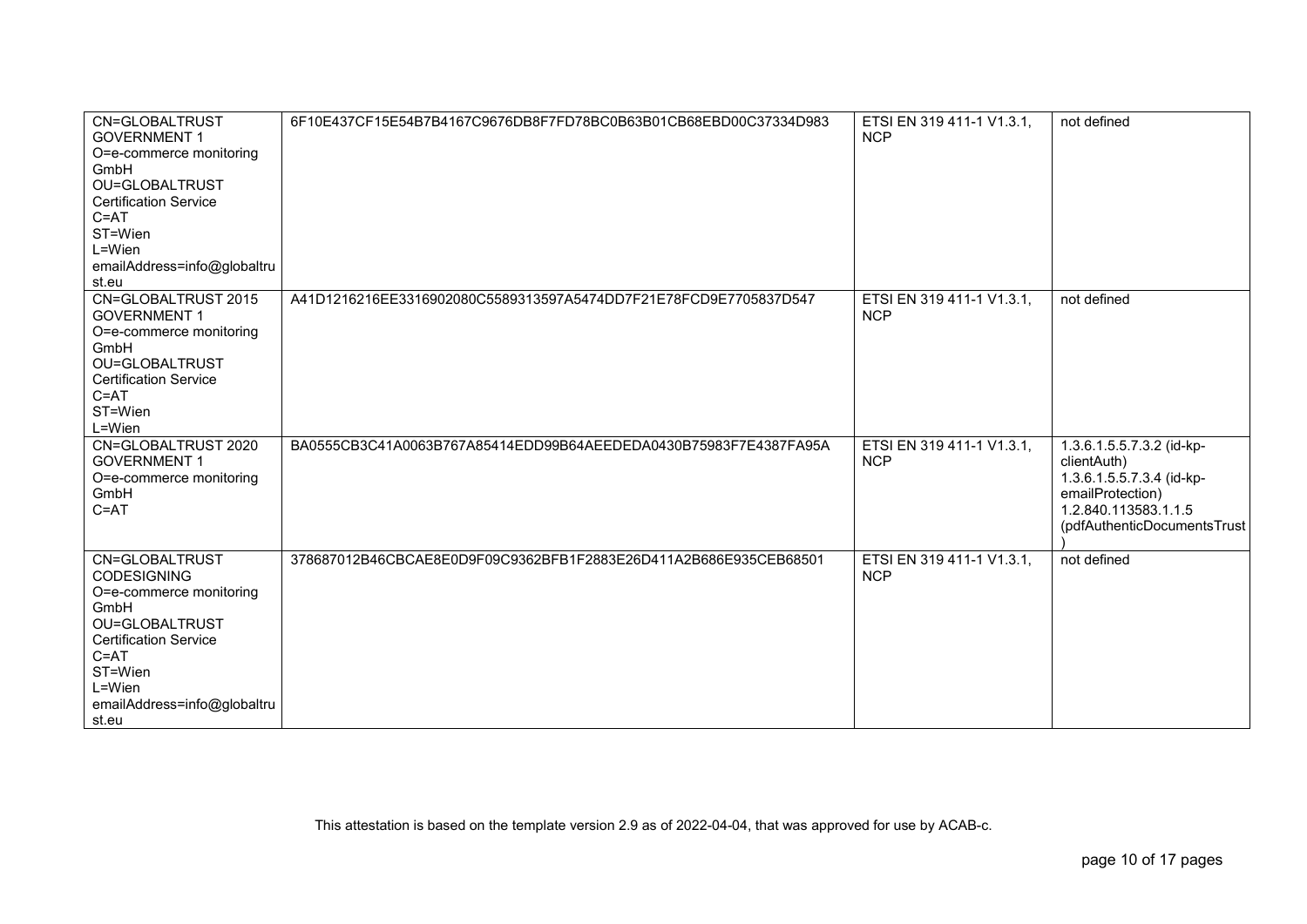| CN=GLOBALTRUST 2015<br><b>CODESIGNING 1</b><br>O=e-commerce monitoring<br>GmbH<br>OU=GLOBALTRUST<br><b>Certification Service</b><br>$C = AT$<br>ST=Wien<br>L=Wien | C2E14A608A41BEE20238EB6BF407582578BEAE11131D62825F0801525A11C698 | ETSI EN 319 411-1 V1.3.1,<br><b>NCP</b>        | not defined                                         |
|-------------------------------------------------------------------------------------------------------------------------------------------------------------------|------------------------------------------------------------------|------------------------------------------------|-----------------------------------------------------|
| CN=GLOBALTRUST 2020<br><b>CODESIGNING 1</b><br>O=e-commerce monitoring<br>GmbH<br>$C = AT$                                                                        | 8AEAC99EF365CD48C311CD09BFEA889BE99D5A8275A5B820EEC906243612A436 | ETSI EN 319 411-1 V1.3.1,<br><b>NCP</b>        | 1.3.6.1.5.5.7.3.3 (id-kp-<br>codeSigning)           |
| CN=GLOBALTRUST 2020<br><b>CODESIGNING EV 1</b><br>O=e-commerce monitoring<br>GmbH<br>$C = AT$                                                                     | F2438A6E12295054348E64D1DF1C572F248F52F4BB4CEB7FA4DBF16148A6D563 | ETSI EN 319 411-1 V1.3.1,<br>NCP+              | 1.3.6.1.5.5.7.3.3 (id-kp-<br>codeSigning)           |
| CN=GLOBALTRUST<br><b>QUALIFIED 1</b><br>O=e-commerce monitoring<br>GmbH<br>OU=GLOBALTRUST<br><b>Certification Service</b><br>$C = AT$<br>ST=Wien<br>L=Wien        | AF9F3BCE85779A95C56B4E4D90CDBBF8D4215B9DD5B36C79EA80B05DA922B1B3 | ETSI EN 319 411-2 V2.3.1,<br>QCP-n, QCP-n-qscd | not defined                                         |
| CN=GLOBALTRUST 2015<br><b>QUALIFIED 1</b><br>O=e-commerce monitoring<br>GmbH<br>OU=GLOBALTRUST<br><b>Certification Service</b><br>$C = AT$<br>ST=Wien<br>L=Wien   | 012E7FA627D3AB6ED00496A8BD3C7A35B7A195ABE13E45D95363FA85ACF245C4 | ETSI EN 319 411-2 V2.3.1,<br>QCP-n, QCP-n-qscd | not defined                                         |
| CN=GLOBALTRUST 2015<br><b>QUALIFIED 2</b><br>O=e-commerce monitoring<br>GmbH<br>$C = AT$                                                                          | 7D2BA4C9666673791E5955C874868EEB938791E248572590B15AEF3361ECF811 | ETSI EN 319 411-2 V2.3.1,<br>QCP-n, QCP-n-qscd | 1.2.840.113583.1.1.5<br>(pdfAuthenticDocumentsTrust |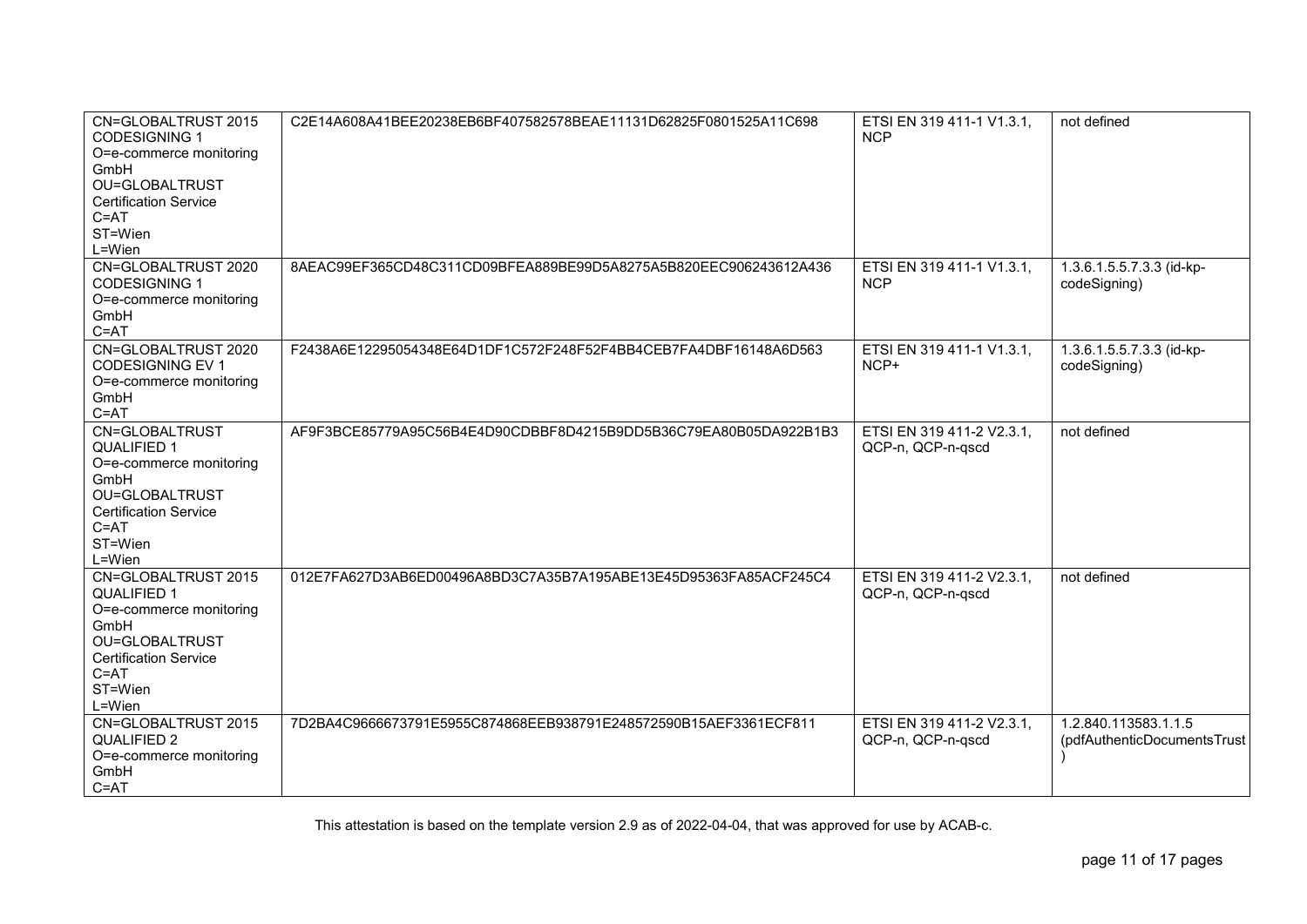| CN=GLOBALTRUST 2020          | 16A84116D5D22CA0329EA360927B67EDC61D9583F6846577A3F38734BB459D88 | ETSI EN 319 411-2 V2.3.1, | 1.2.840.113583.1.1.5        |
|------------------------------|------------------------------------------------------------------|---------------------------|-----------------------------|
| <b>QUALIFIED 1</b>           |                                                                  | QCP-n, QCP-n-qscd, QCP-l, | (pdfAuthenticDocumentsTrust |
| O=e-commerce monitoring      |                                                                  | QCP-I-qscd                |                             |
| GmbH                         |                                                                  |                           |                             |
| $C = AT$                     |                                                                  |                           |                             |
| CN=GLOBALTRUST               | C87C2D7B322F1A19AF6BF34095A08275E2C16E0874343DFDCBDC79D0F0EE74BB | ETSI EN 319 421 V1.1.1    | not defined                 |
| <b>QUALIFIED TIMESTAMP 2</b> |                                                                  |                           |                             |
| O=e-commerce monitoring      |                                                                  |                           |                             |
| GmbH                         |                                                                  |                           |                             |
| $C = AT$                     |                                                                  |                           |                             |
| ST=Wien                      |                                                                  |                           |                             |
| L=Wien                       |                                                                  |                           |                             |
| CN=GLOBALTRUST 2015          | 945522340E54B7F2226BE9E6272F18D2C3D6ECA5A579764518DAC7B0E0883FC9 | ETSI EN 319 421 V1.1.1    | not defined                 |
| <b>QUALIFIED TIMESTAMP 1</b> |                                                                  |                           |                             |
| O=e-commerce monitoring      |                                                                  |                           |                             |
| GmbH                         |                                                                  |                           |                             |
| OU=GLOBALTRUST               |                                                                  |                           |                             |
| $C = AT$                     |                                                                  |                           |                             |
| ST=Wien                      |                                                                  |                           |                             |
| $L = Wien$                   |                                                                  |                           |                             |
| CN=GLOBALTRUST 2015          | 4B9235A7FEA69307129E842F392BF28E98C6F6084660ABC44855654FA5099805 | ETSI EN 319 411-2 V2.3.1, | 1.3.6.1.5.5.7.3.1 (id-kp-   |
| <b>SERVER QUALIFIED 1</b>    |                                                                  | QCP-w (including all EVCP | serverAuth)                 |
| O=e-commerce monitoring      |                                                                  | requirements)             | 1.3.6.1.5.5.7.3.2 (id-kp-   |
| GmbH                         |                                                                  |                           | clientAuth)                 |
| OU=GLOBALTRUST               |                                                                  |                           |                             |
| <b>Certification Service</b> |                                                                  |                           |                             |
| $C = AT$                     |                                                                  |                           |                             |
| ST=Wien                      |                                                                  |                           |                             |
| L=Wien                       |                                                                  |                           |                             |
| CN=GLOBALTRUST 2015          | 23EA405BB51D89CA5B67504C0F7193FA51B77C831774094D59937503FF716369 | ETSI EN 319 411-2 V2.3.1, | 1.3.6.1.5.5.7.3.1 (id-kp-   |
| SERVER QUALIFIED EV 1        |                                                                  | QCP-w (including all EVCP | serverAuth)                 |
| O=e-commerce monitoring      |                                                                  | requirements)             | 1.3.6.1.5.5.7.3.2 (id-kp-   |
| GmbH                         |                                                                  |                           | clientAuth)                 |
| OU=GLOBALTRUST               |                                                                  |                           |                             |
| <b>Certification Service</b> |                                                                  |                           |                             |
| $C = AT$                     |                                                                  |                           |                             |
| ST=Wien                      |                                                                  |                           |                             |
| L=Wien                       |                                                                  |                           |                             |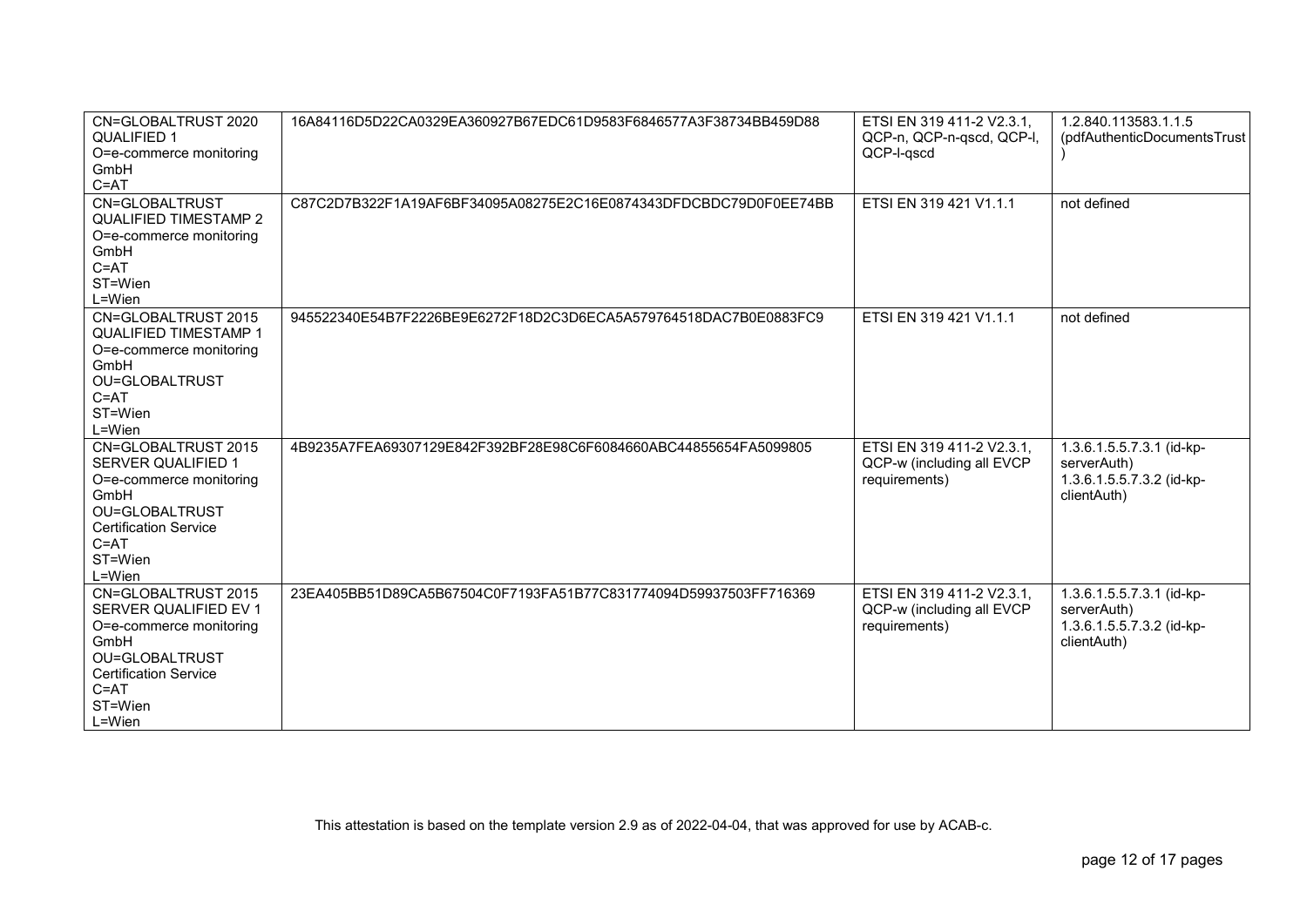| CN=GLOBALTRUST 2015<br>SERVER QUALIFIED EV 2<br>O=e-commerce monitoring<br>GmbH<br>OU=GLOBALTRUST<br><b>Certification Service</b><br>$C = AT$<br>ST=Wien<br>L=Wien   | 761503E31F5D1A48E1ECCA91312DFC81C46265BA7FEECF276F8C04D19264B93B | ETSI EN 319 411-2 V2.3.1,<br>QCP-w (including all EVCP<br>requirements) | 1.3.6.1.5.5.7.3.1 (id-kp-<br>serverAuth)<br>1.3.6.1.5.5.7.3.2 (id-kp-<br>clientAuth) |
|----------------------------------------------------------------------------------------------------------------------------------------------------------------------|------------------------------------------------------------------|-------------------------------------------------------------------------|--------------------------------------------------------------------------------------|
| CN=GLOBALTRUST 2020<br>SERVER QUALIFIED EV 1<br>O=e-commerce monitoring<br>GmbH<br>$C = AT$                                                                          | FE95A24E7F94978E58D99350AB7AB789774A987CD25187C128C191D207523BB1 | ETSI EN 319 411-2 V2.3.1,<br>QCP-w (including all EVCP<br>requirements) | 1.3.6.1.5.5.7.3.1 (id-kp-<br>serverAuth)<br>1.3.6.1.5.5.7.3.2 (id-kp-<br>clientAuth) |
| CN=GLOBALTRUST<br><b>COMPANYCLIENT 1</b><br>O=e-commerce monitoring<br>GmbH<br>$C = AT$<br>ST=Wien<br>L=Wien                                                         | D00619199BA1D93CF9971C0C57B01E240C220BDE981A5FA1757D975D269E7EF1 | ETSI EN 319 411-1 V1.3.1,<br><b>NCP</b>                                 | not defined                                                                          |
| CN=GLOBALTRUST 2015<br><b>COMPANY CLIENT 1</b><br>O=e-commerce monitoring<br>GmbH<br>$C = AT$<br>ST=Wien<br>L=Wien                                                   | EFCF30EFEFD471867EBA62E42ADD6F698243FE315887B9D2486EB84CD2BC3EA1 | ETSI EN 319 411-1 V1.3.1,<br><b>NCP</b>                                 | not defined                                                                          |
| CN=GLOBALTRUST 2015<br><b>COMPANY SERVER 1</b><br>O=e-commerce monitoring<br>GmbH<br>OU=GLOBALTRUST<br><b>Certification Service</b><br>$C = AT$<br>ST=Wien<br>L=Wien | 3E7F788E6F6CDC0482EC554906E965B4D073213CBFD545F6848097D2B0499858 | ETSI EN 319 411-1 V1.3.1,<br><b>OVCP</b>                                | not defined                                                                          |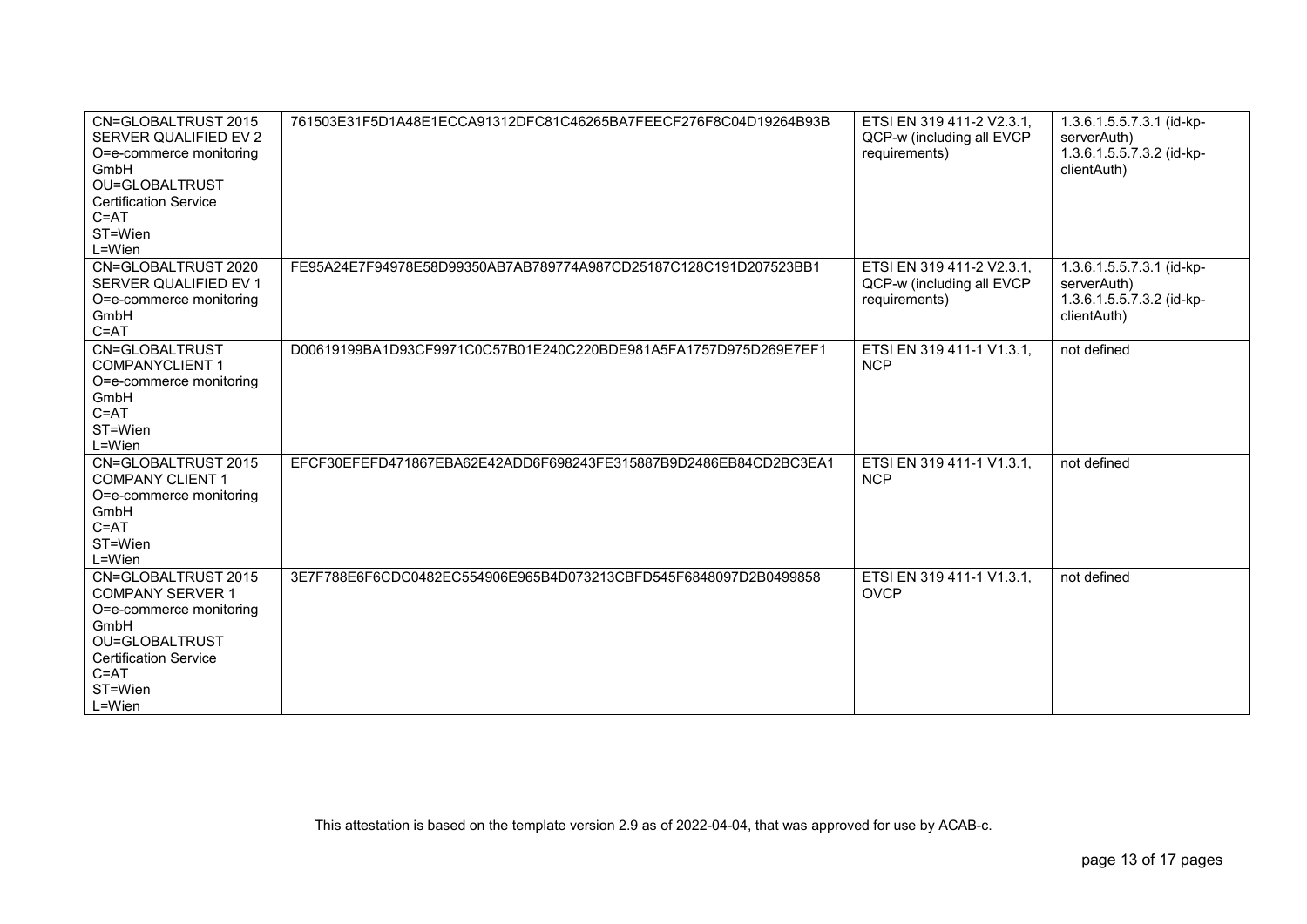| CN=GLOBALTRUST 2020<br><b>COMPANY CLIENT 1</b><br>O=e-commerce monitoring<br>GmbH<br>$C = AT$                                 | B868C8A09F1766D3289CE2CAC27488254A7310996C1B049C42C9EADD1A5ED621 | ETSI EN 319 411-1 V1.3.1,<br><b>NCP</b> | 1.3.6.1.5.5.7.3.2 (id-kp-<br>clientAuth)<br>1.3.6.1.5.5.7.3.4 (id-kp-<br>emailProtection)<br>1.3.6.1.4.1.311.10.3.4<br>(encryptedFileSystem)<br>1.3.6.1.4.1.311.10.3.12<br>(documentSigning) |
|-------------------------------------------------------------------------------------------------------------------------------|------------------------------------------------------------------|-----------------------------------------|----------------------------------------------------------------------------------------------------------------------------------------------------------------------------------------------|
| <b>CN=COMPANY SubCA LGV</b><br>11<br>O=LGV-Frischgemüse Wien<br>reg. Gen.m.b.H<br>$C = AT$                                    | 495035E99A3BF280EE2345C78C5468DC4687C37BE42376271DDF370A090A9348 | ETSI EN 319 411-1 V1.3.1,<br><b>NCP</b> | 1.3.6.1.5.5.7.3.2 (id-kp-<br>clientAuth)<br>1.3.6.1.5.5.7.3.4 (id-kp-<br>emailProtection)                                                                                                    |
| CN=E-Control Client CA 01<br>O=Energie-Control Austria<br>OU=IT&TK<br>$C = AT$<br>emailAddress=cert.services@<br>e-control.at | B84A33D93EF1B1738475C5A36F35E4E7649A7A27BAB8F8C51A133926C218F745 | ETSI EN 319 411-1 V1.3.1,<br><b>NCP</b> | 1.3.6.1.5.5.7.3.2 (id-kp-<br>clientAuth)<br>1.3.6.1.5.5.7.3.4 (id-kp-<br>emailProtection)<br>1.3.6.1.4.1.311.10.3.4<br>(encryptedFileSystem)                                                 |
| <b>CN=COMPANY CLIENT</b><br>LUNIK <sub>2</sub> 1<br>O=Lunik2 Marketing Services<br>GmbH<br>$C = AT$                           | 16DF814F336B9D6318EE1D4BAFE6889C540566669A78523BF691BD0F3D0A98FE | ETSI EN 319 411-1 V1.3.1,<br><b>NCP</b> | not defined                                                                                                                                                                                  |
| <b>CN=COMPANY SubCA LVA</b><br>O=LVA GmbH<br>$C = AT$<br>$ST = Wien$<br>$L = Wien$                                            | 2214F5CCE9DEDECB6F5633E8AD19C43C178315D6EE795780938973E67A463250 | ETSI EN 319 411-1 V1.3.1,<br><b>NCP</b> | 1.3.6.1.5.5.7.3.2 (id-kp-<br>clientAuth)<br>1.3.6.1.5.5.7.3.4 (id-kp-<br>emailProtection)<br>1.3.6.1.4.1.311.10.3.4<br>(encryptedFileSystem)                                                 |
| <b>CN=COMPANY SubCA</b><br>STROBL 1<br>O=Strobl Advertising Group<br>GmbH<br>$C = AT$                                         | A8F3508859C2172C1ADF01D51362A121238948A19DB99128CD71DF9327E5017C | ETSI EN 319 411-1 V1.3.1,<br><b>NCP</b> | 1.3.6.1.5.5.7.3.2 (id-kp-<br>clientAuth)<br>1.3.6.1.5.5.7.3.4 (id-kp-<br>emailProtection)<br>1.3.6.1.4.1.311.10.3.4<br>(encryptedFileSystem)                                                 |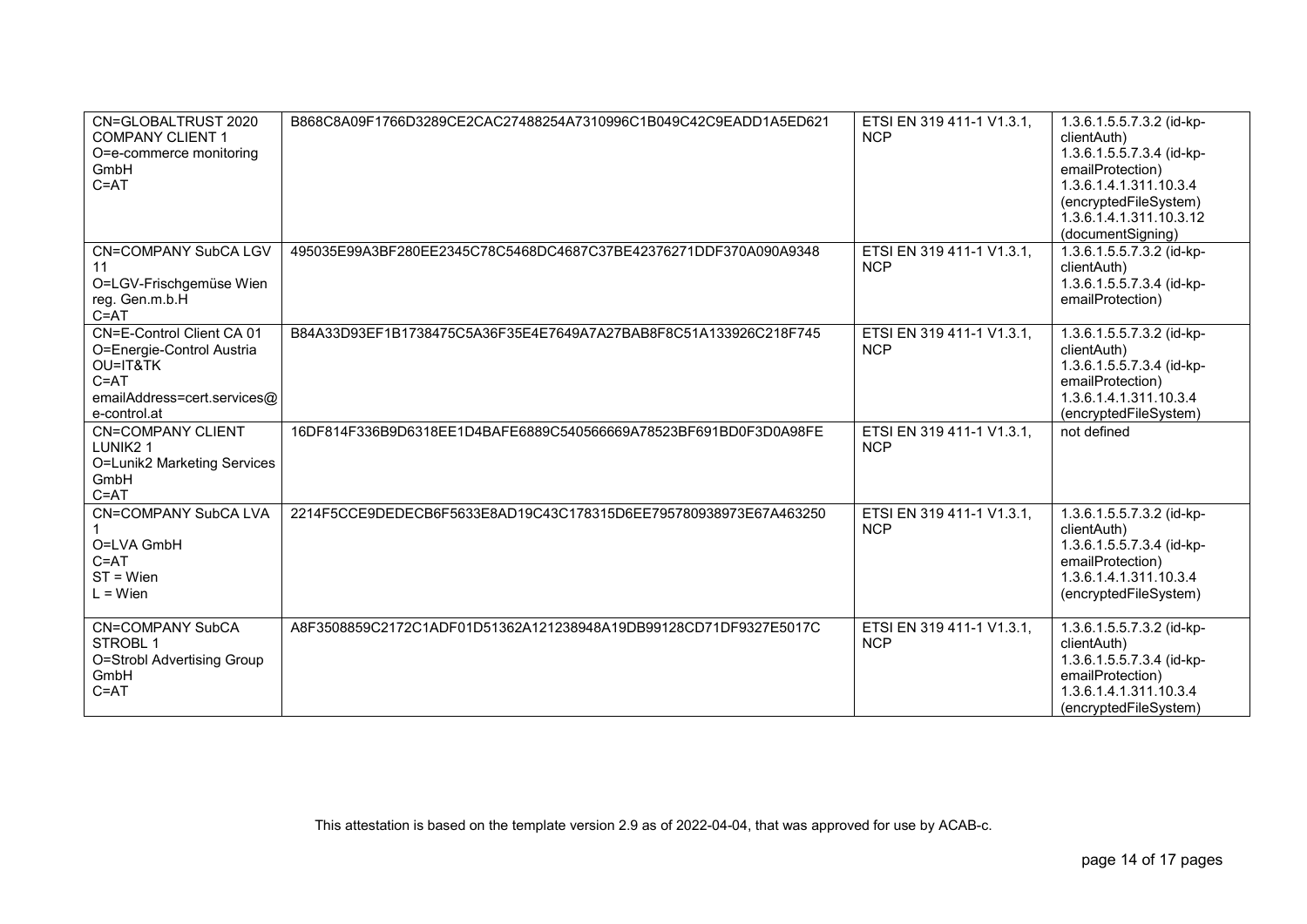| <b>CN=COMPANY SubCA</b><br><b>AGRANA1</b><br>O=AGRANA Beteiligungs-<br>Aktiengesellschaft<br>$C = AT$  | 0717B1C5ADE972B79187DAB4A3053324DA3EBD50CD94E1463A91BEC4EEC90B57 | ETSI EN 319 411-1 V1.3.1,<br><b>NCP</b> | 1.3.6.1.5.5.7.3.2 (id-kp-<br>clientAuth)<br>1.3.6.1.5.5.7.3.4 (id-kp-<br>emailProtection)<br>1.3.6.1.4.1.311.10.3.4<br>(encryptedFileSystem)<br>1.3.6.1.4.1.311.10.3.12<br>(documentSigning) |
|--------------------------------------------------------------------------------------------------------|------------------------------------------------------------------|-----------------------------------------|----------------------------------------------------------------------------------------------------------------------------------------------------------------------------------------------|
| <b>CN=COMPANY SubCA</b><br><b>WIENERLINIEN 1</b><br>O=WIENER LINIEN GmbH &<br>Co KG<br>$C = AT$        | 4416CB141753C6BA7246C92C27531BF8D14EB738521C1AB6A9947BF50BA04F4E | ETSI EN 319 411-1 V1.3.1,<br><b>NCP</b> | 1.3.6.1.5.5.7.3.2 (id-kp-<br>clientAuth)<br>1.3.6.1.5.5.7.3.4 (id-kp-<br>emailProtection)<br>1.3.6.1.4.1.311.10.3.4<br>(encryptedFileSystem)<br>1.3.6.1.4.1.311.10.3.12<br>(documentSigning) |
| <b>CN=COMPANY SubCA</b><br><b>ANTARES 1</b><br>O=Antares-NetlogiX<br>Netzwerkberatung GmbH<br>$C = AT$ | B90233270D0C854B7C0908806D5862BFBC74E09504DEABA59A6F8A748A7E774E | ETSI EN 319 411-1 V1.3.1,<br><b>NCP</b> | 1.3.6.1.5.5.7.3.2 (id-kp-<br>clientAuth)<br>1.3.6.1.5.5.7.3.4 (id-kp-<br>emailProtection)<br>1.3.6.1.4.1.311.10.3.4<br>(encryptedFileSystem)<br>1.3.6.1.4.1.311.10.3.12<br>(documentSigning) |
| <b>CN=COMPANY SubCA</b><br>REPOWER 1<br>O=Repower AG<br>$C = CH$                                       | 473D7D1016A5174B4D36539A870B16D070B907B2597345F74A7FAB5D50CB8AD4 | ETSI EN 319 411-1 V1.3.1,<br><b>NCP</b> | 1.3.6.1.5.5.7.3.2 (id-kp-<br>clientAuth)<br>1.3.6.1.5.5.7.3.4 (id-kp-<br>emailProtection)<br>1.3.6.1.4.1.311.10.3.4<br>(encryptedFileSystem)<br>1.3.6.1.4.1.311.10.3.12<br>(documentSigning) |
| <b>CN=COMPANY SubCA</b><br>SNAP-AT1<br>O=SNAP Consulting GmbH<br>$C = AT$                              | 53CC112AF72BEE2E3D436022BD65BAE67C736E7506BC0052465D854BB5C69F84 | ETSI EN 319 411-1 V1.3.1,<br><b>NCP</b> | 1.3.6.1.5.5.7.3.2 (id-kp-<br>clientAuth)<br>1.3.6.1.5.5.7.3.4 (id-kp-<br>emailProtection)<br>1.3.6.1.4.1.311.10.3.4<br>(encryptedFileSystem)<br>1.3.6.1.4.1.311.10.3.12<br>(documentSigning) |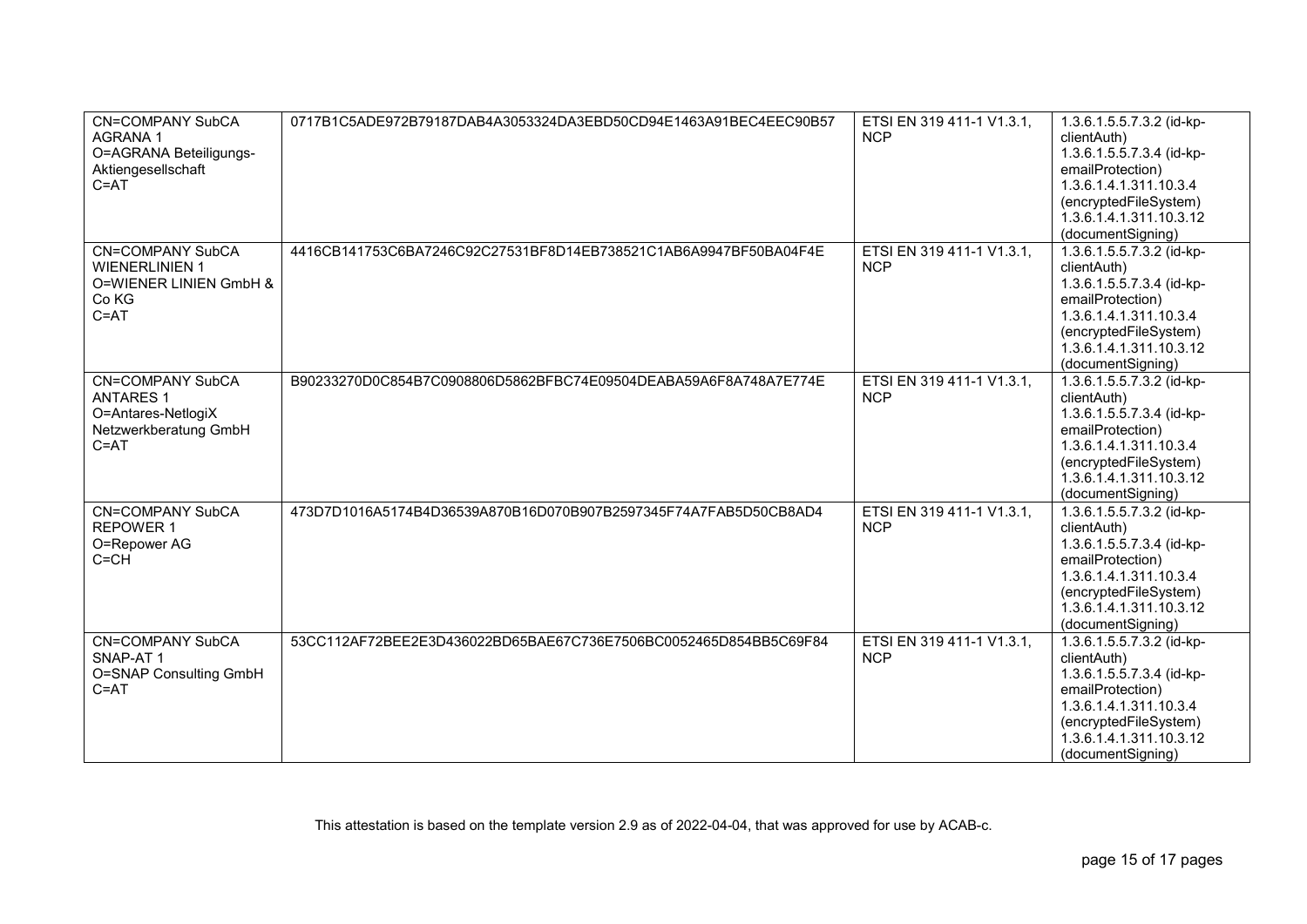| CN=COMPANY SubCA       | 51B95BB417DE138B7F0EB0D74C5AA19B63BBA6F96630DD2D14944E7FB9059803 | ETSI EN 319 411-1 V1.3.1. | 1.3.6.1.5.5.7.3.2 (id-kp- |
|------------------------|------------------------------------------------------------------|---------------------------|---------------------------|
| TUEV 1                 |                                                                  | <b>NCF</b>                | clientAuth)               |
| O=TÜV AUSTRIA SERVICES |                                                                  |                           | 1.3.6.1.5.5.7.3.4 (id-kp- |
| <b>GMBH</b>            |                                                                  |                           | emailProtection)          |
| $C = AT$               |                                                                  |                           | 1.3.6.1.4.1.311.10.3.4    |
|                        |                                                                  |                           | (encryptedFileSystem)     |
|                        |                                                                  |                           | 1.3.6.1.4.1.311.10.3.12   |
|                        |                                                                  |                           | (documentSigning)         |

**Table 2: Sub-CAs issued by the Root-CAs or its Sub-CAs in scope of the audit**